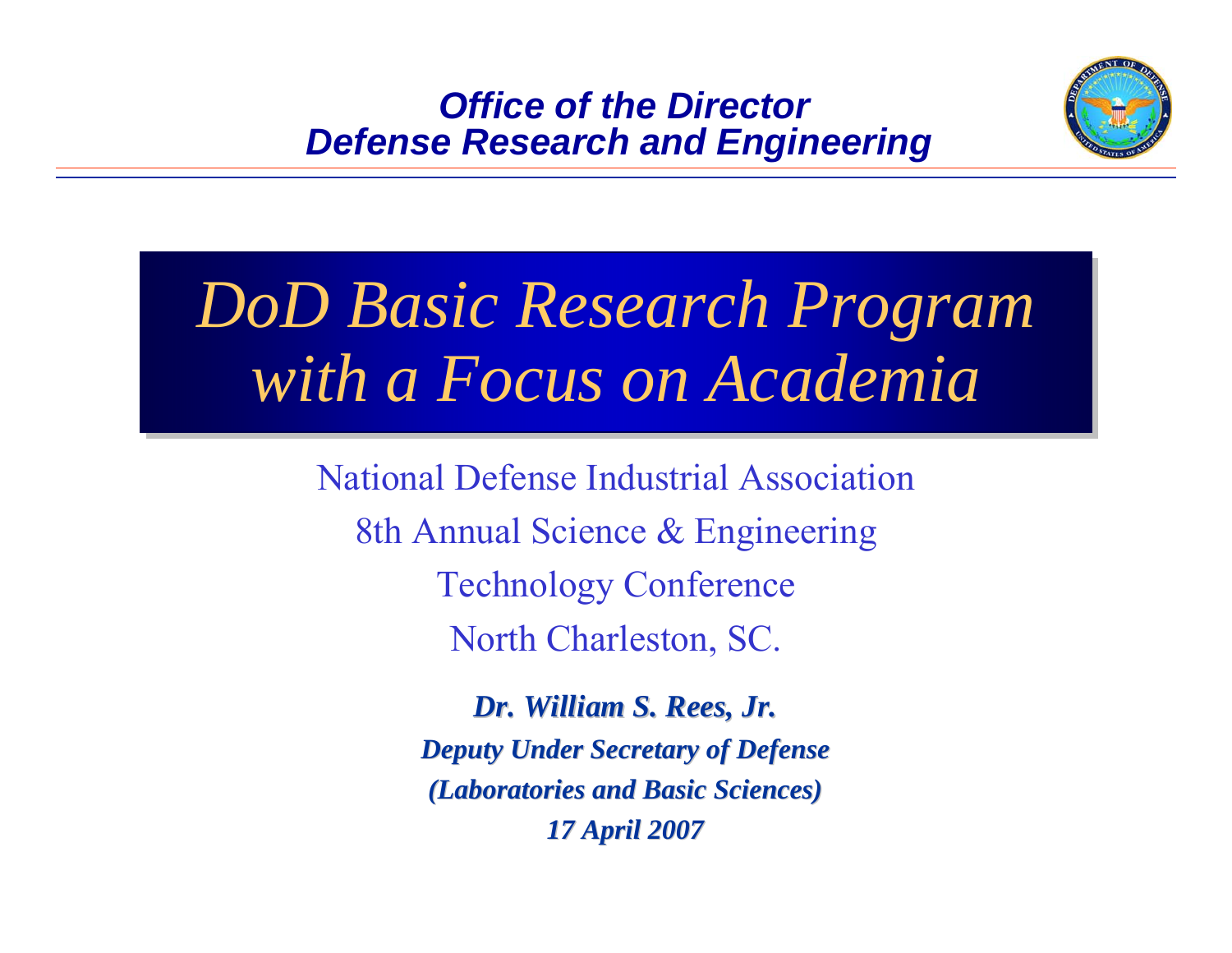

- DoD Funding and Priorities
	- Emphasis on Basic Research
- Strategic Planning
- National Defense Education Program
	- Relationship to DoD future workforce
	- National Security Science and Engineering Faculty Fellowships
	- Science and Engineering Enrichment
		- − Materials World Modules
		- − Pre-Engineering Modules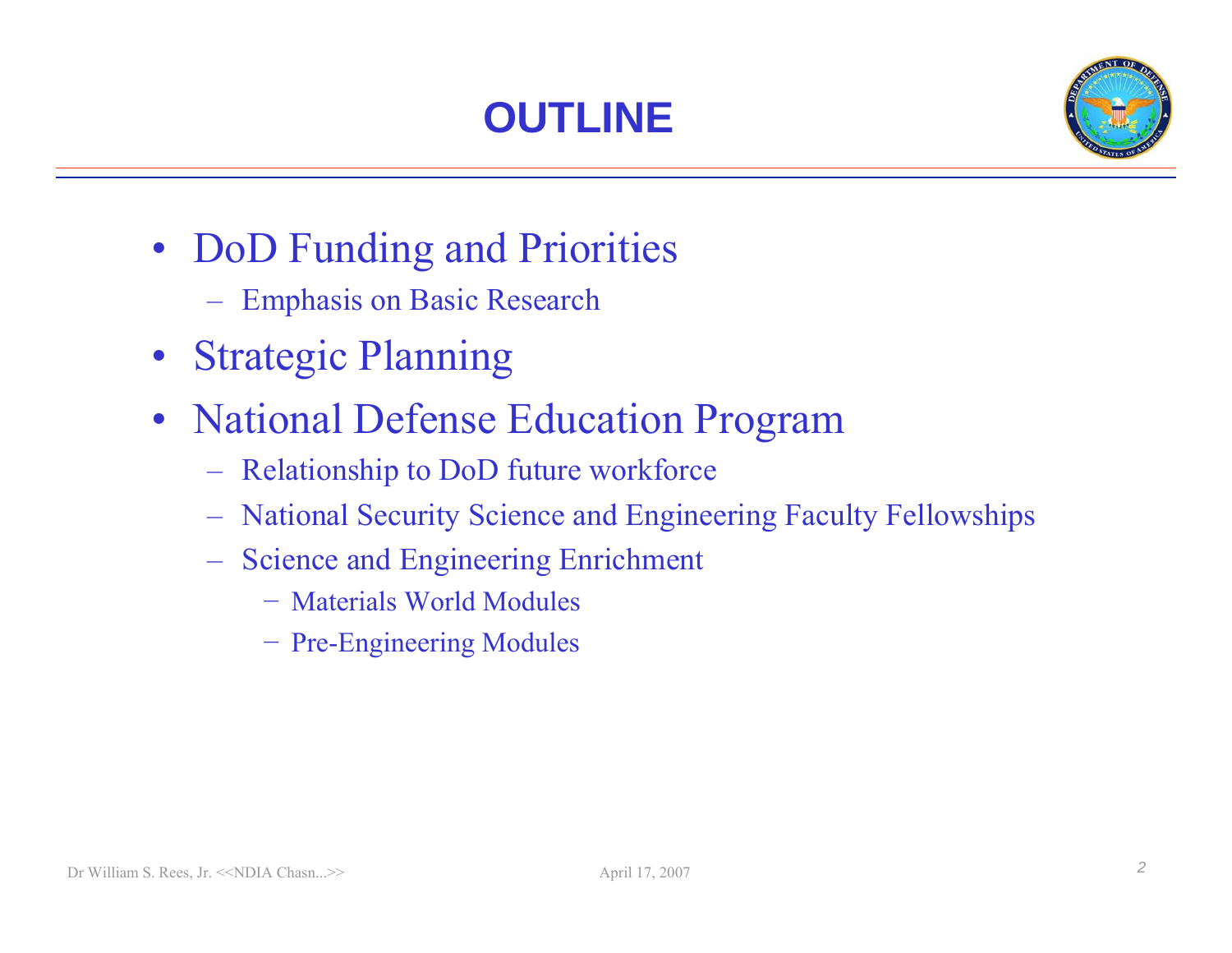

- DoD Funding and Priorities
	- Emphasis on Basic Research
- Strategic Planning
- National Defense Education Program
	- Relationship to DoD future workforce
	- National Security Science and Engineering Faculty Fellowships
	- Science and Engineering Enrichment
		- − Materials World Modules
		- − Pre-Engineering Modules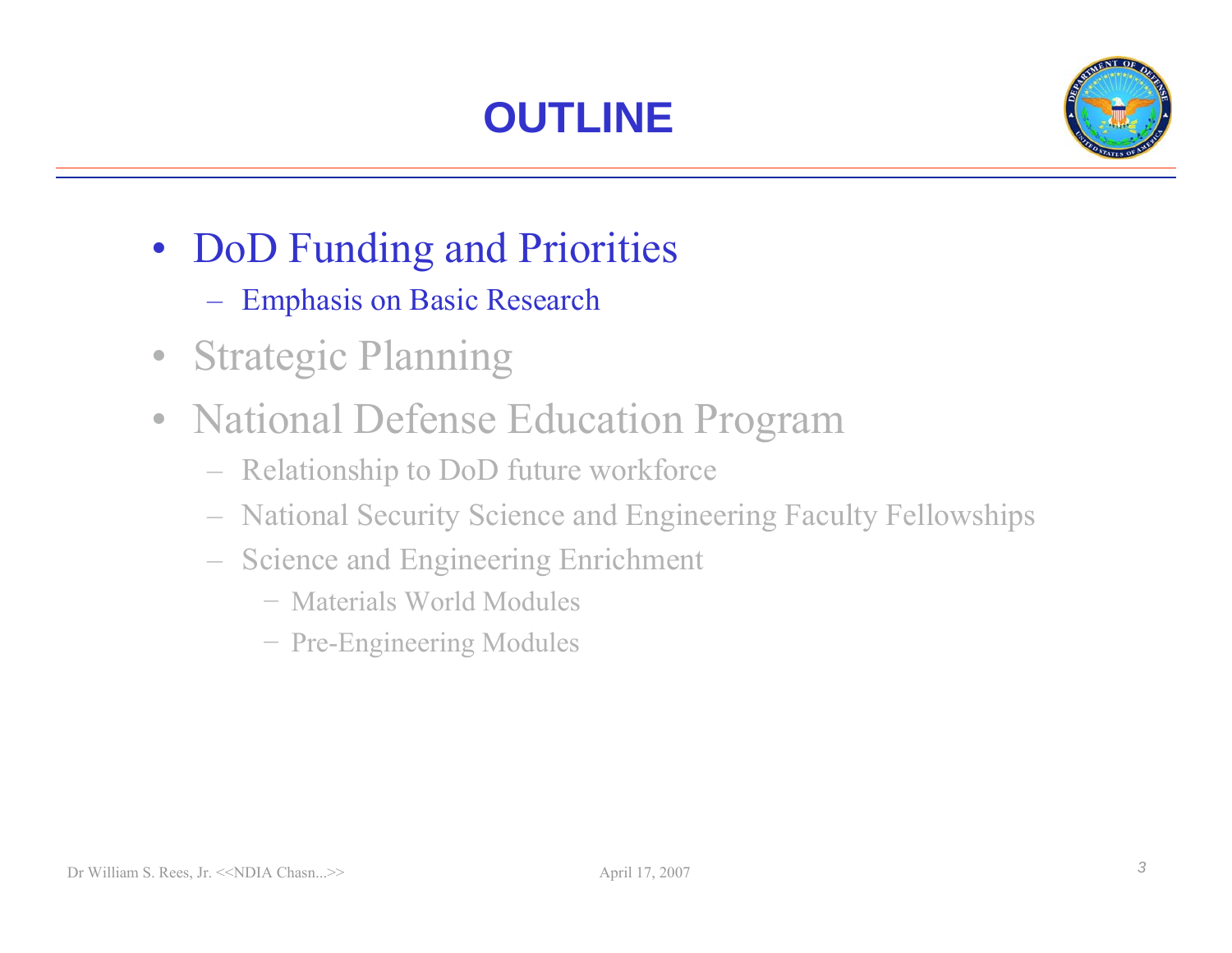## **Federal R&D Funding**





Source: Federal Budget FY 2008 Analytical perspective, pg 51+ available at http://www.whitehouse.gov/omb/budget/fy2008/pdf/apers/crosscutting.pdf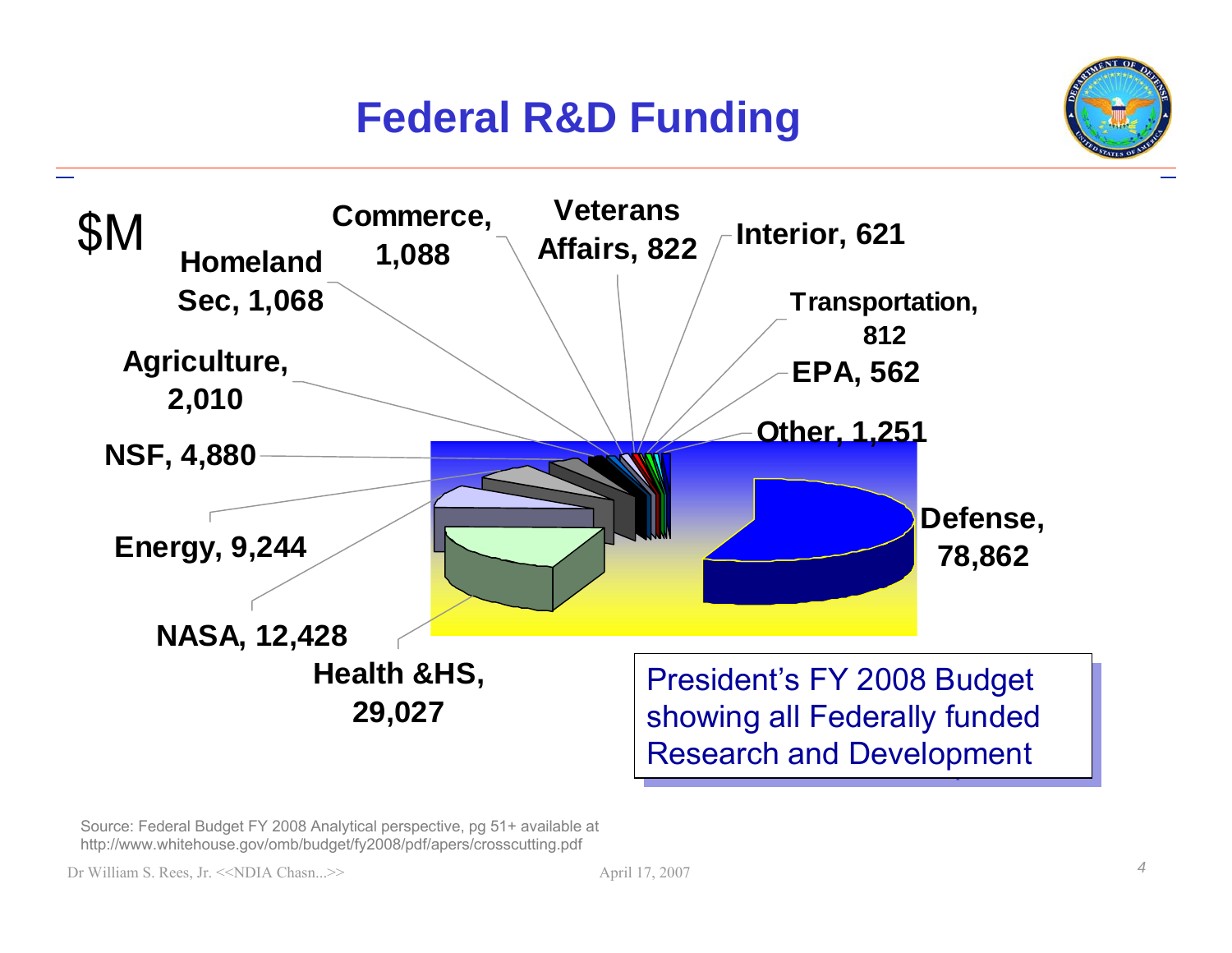#### **DoD Research, Development, Test & Evaluation FY 2008**



http://www.whitehouse.gov/omb/budget/fy2008/pdf/apers/crosscutting.pdf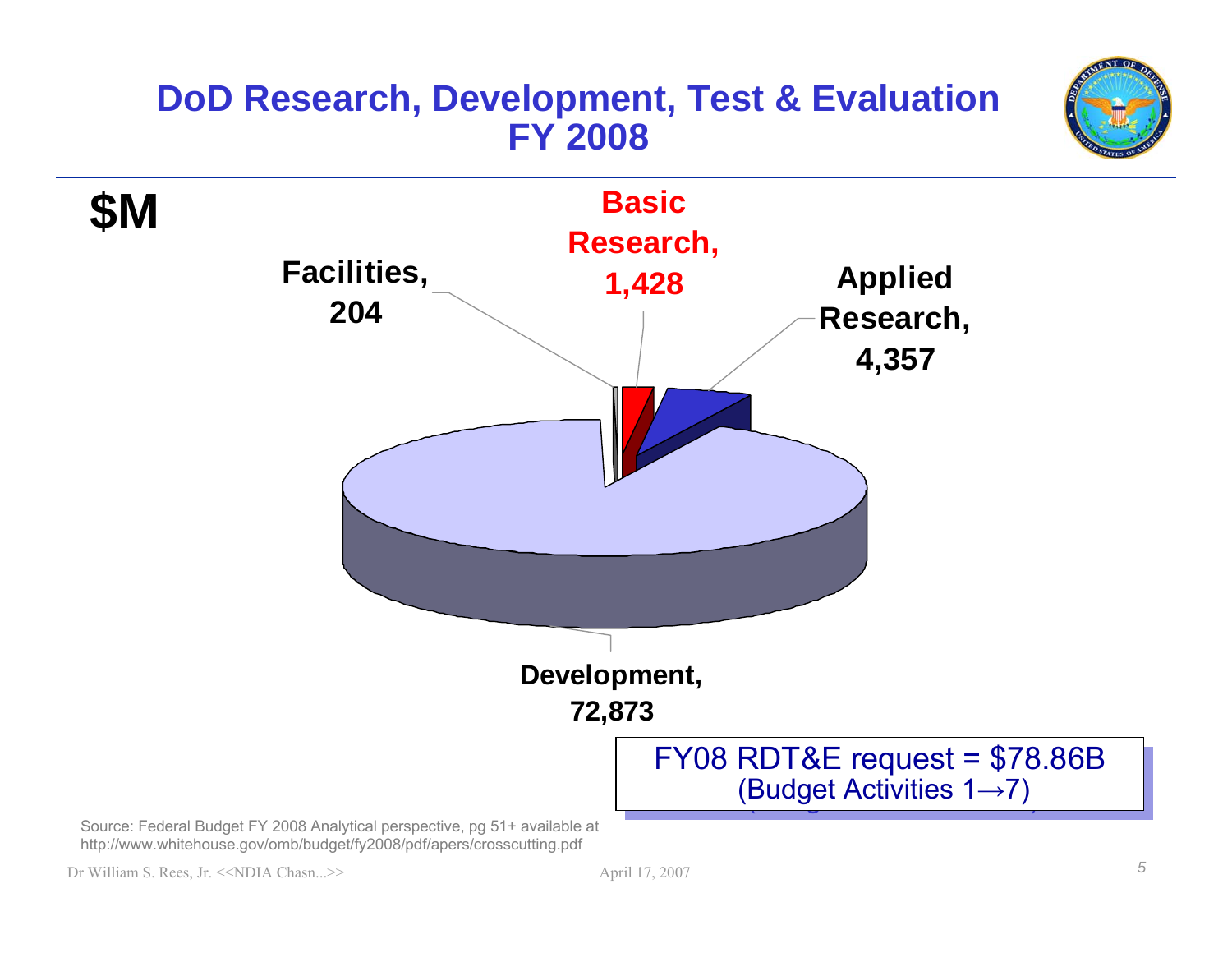

- • **Generate new knowledge and understanding as foundation for future defense technologies**
- **Train scientists and engineers in key disciplines for defense needs**
- • **Sustain research infrastructure needed for continued performance of cutting-edge defense programs**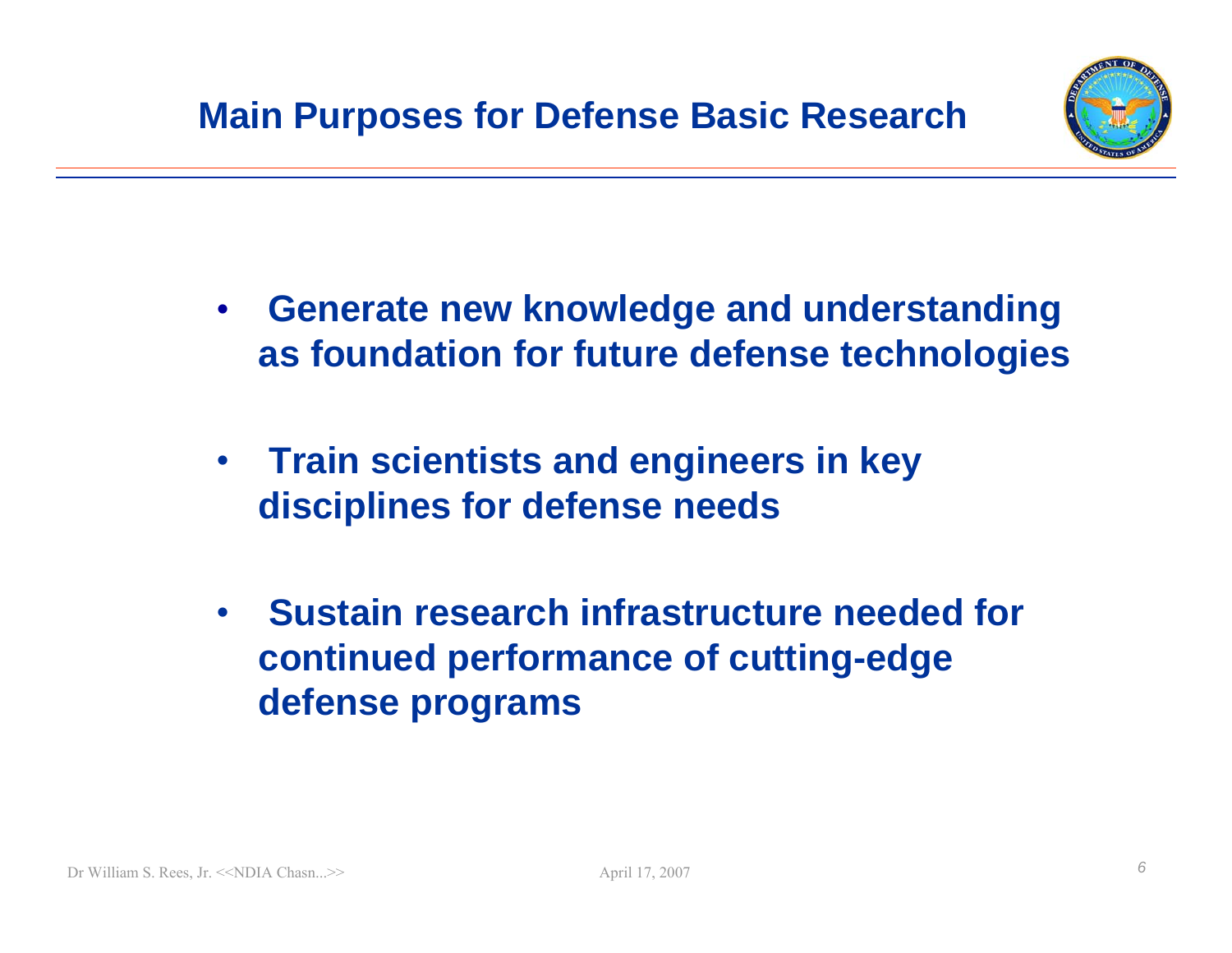

## **Addresses Quadrennial Defense Review & Strategic Planning Guidance Capability Needs**

#### •**Capabilities to Defeat Terrorist Networks**

- **Biometrics**
- Human, Social, Cultural, and Behavioral Modeling
- Clandestine Tagging, Tracking, and Locating
- Airborne Hyperspectral
- Synthetic Aperture Radar Change Detection

#### •**Capabilities to Defend the Homeland in Depth**

- Joint Integrated Fire Control
- Airborne Network Gateway
- Network Communications Capabilities

#### •**Acquisition Affordability**

- Defense-Wide Manufacturing Science & Technology
- Insensitive Munitions Advanced Technology
- Computational Research and Engineering Acquisition Tools and Environments (Project in High Performance Computing)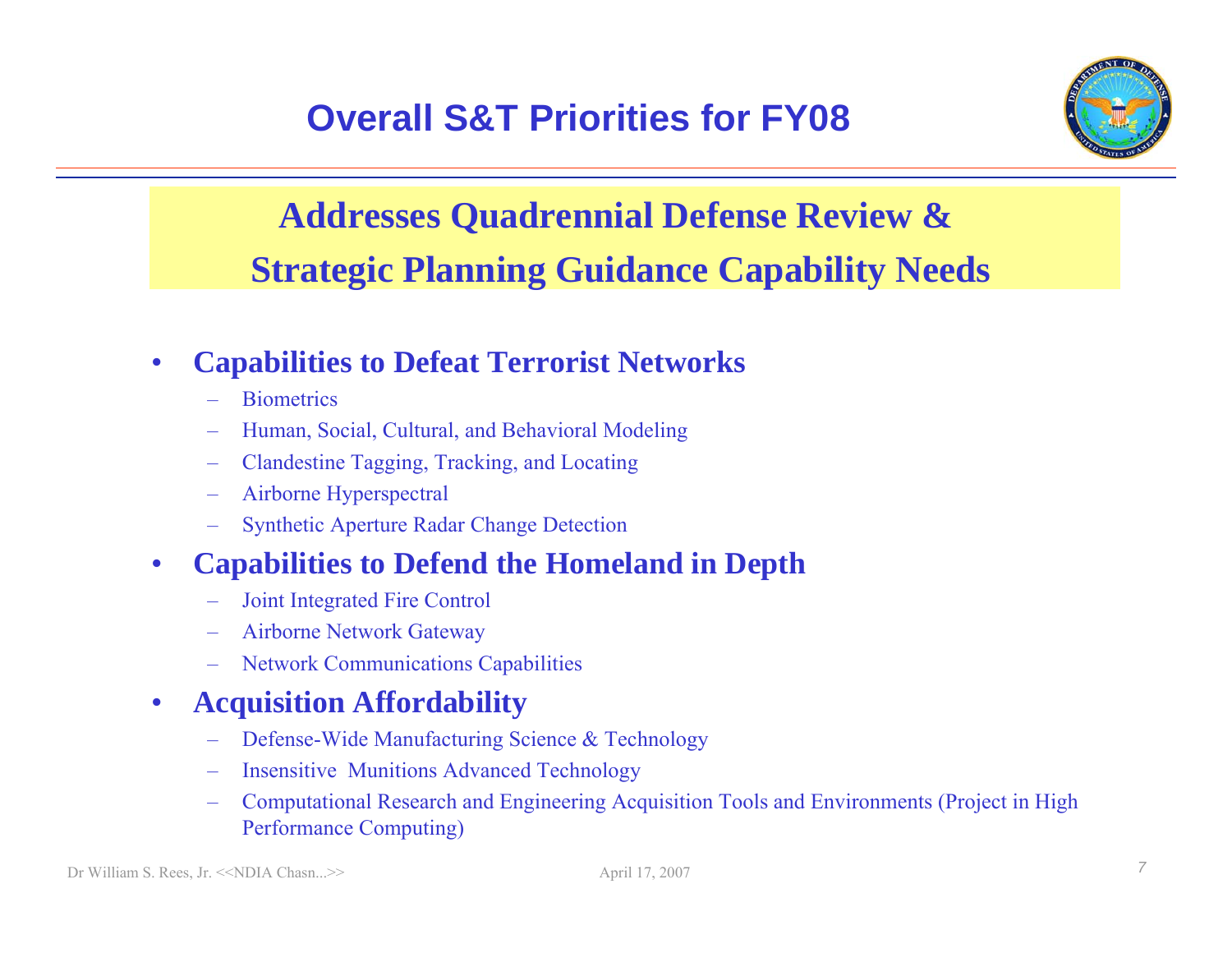#### **DoD S&T BASIC Research Funding FY1998-2008**



#### **(President's Budget Request & Appropriated)**

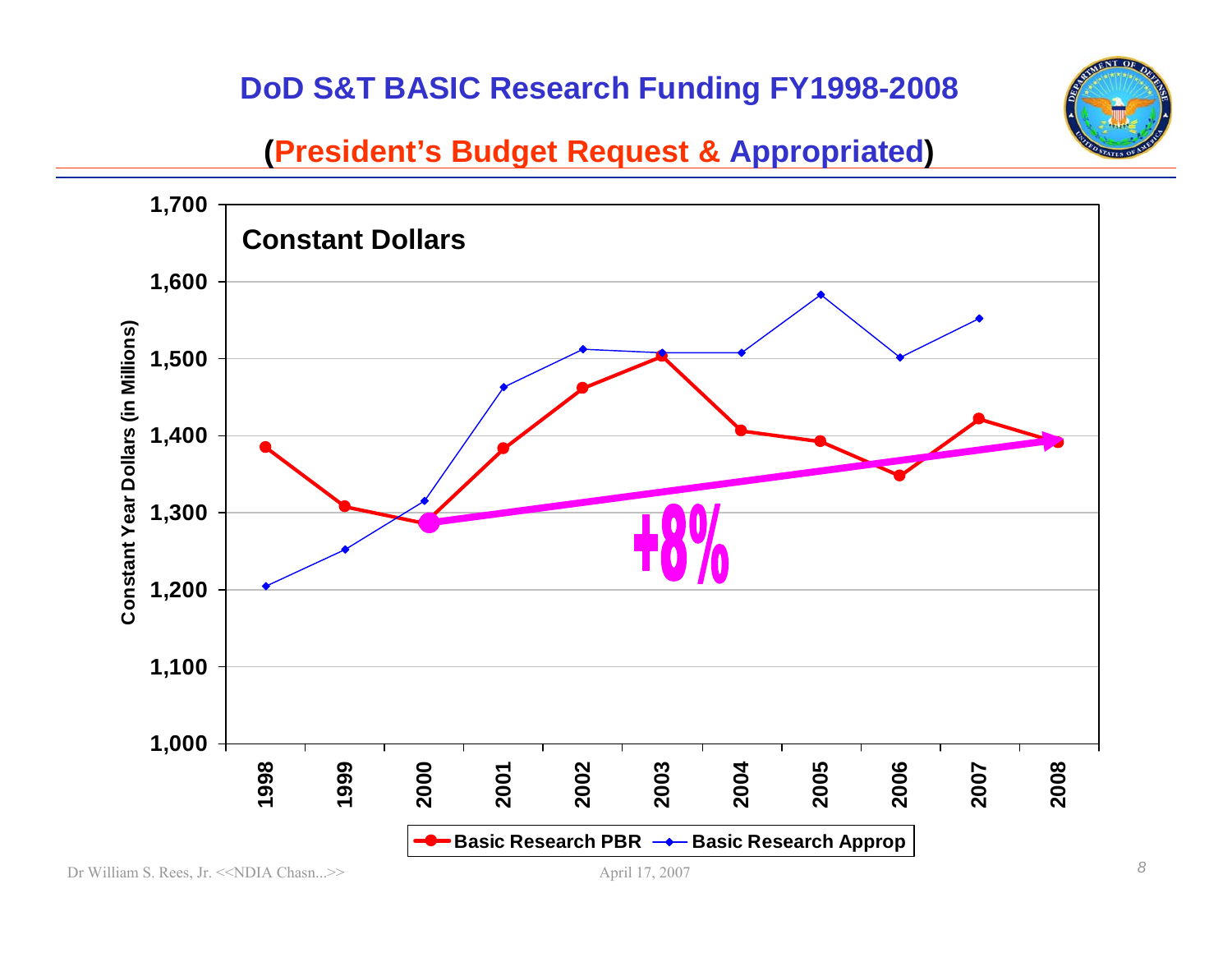#### **FY08 DoD 6.1 Budget Request**

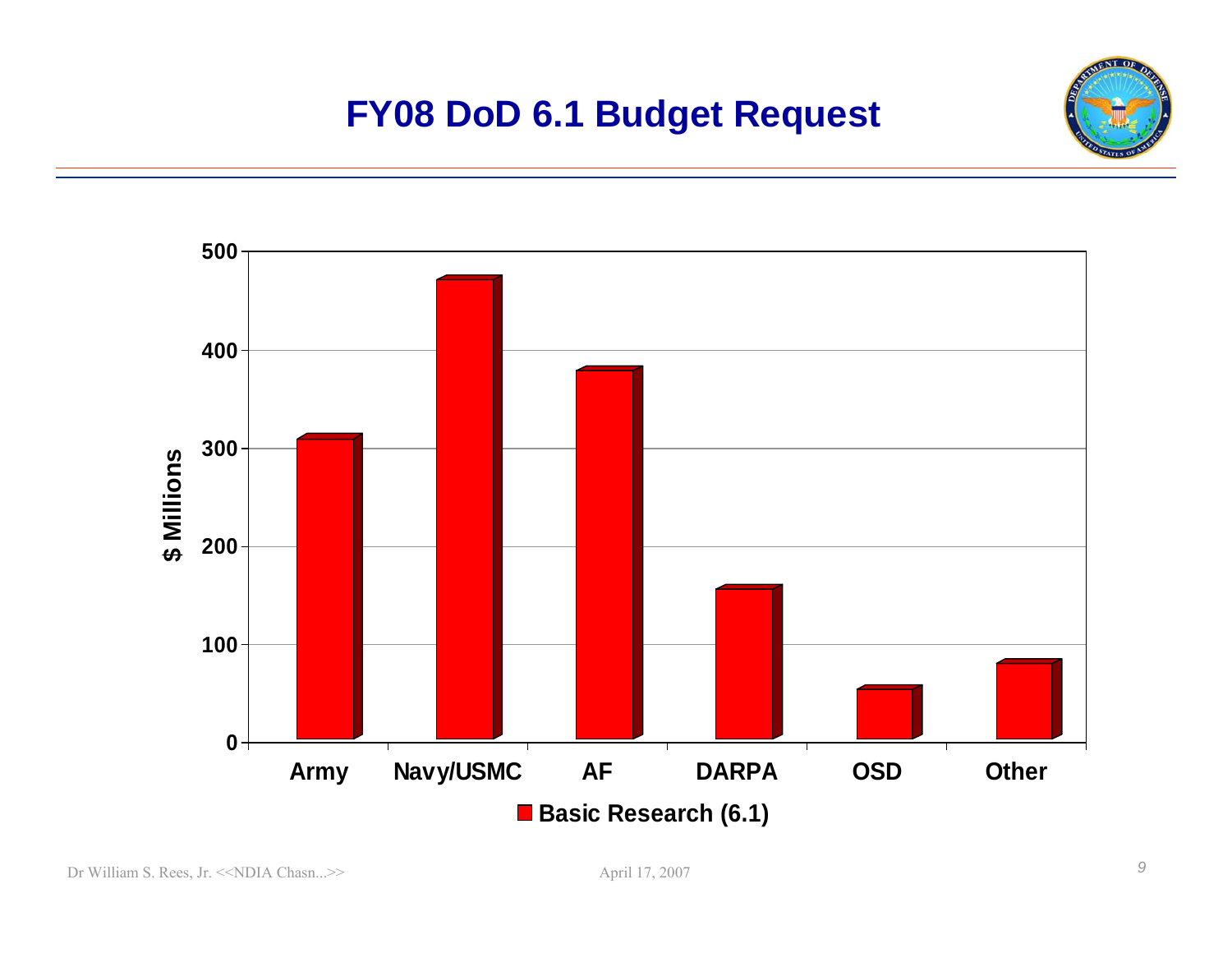#### **Sources & Destinations of Defense Basic Research Funding**



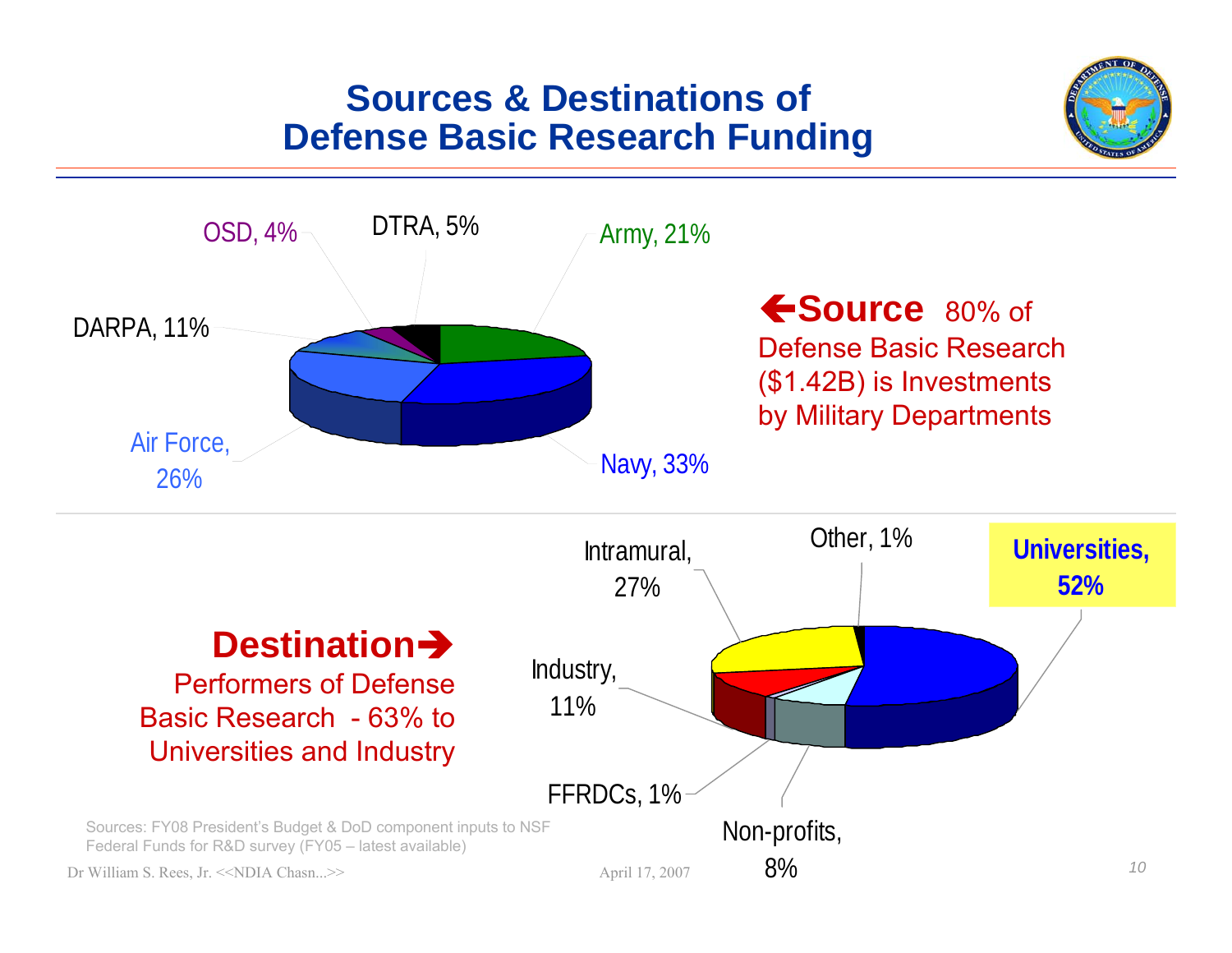

#### **FY08 President's Budget Request for DoD Basic Research**

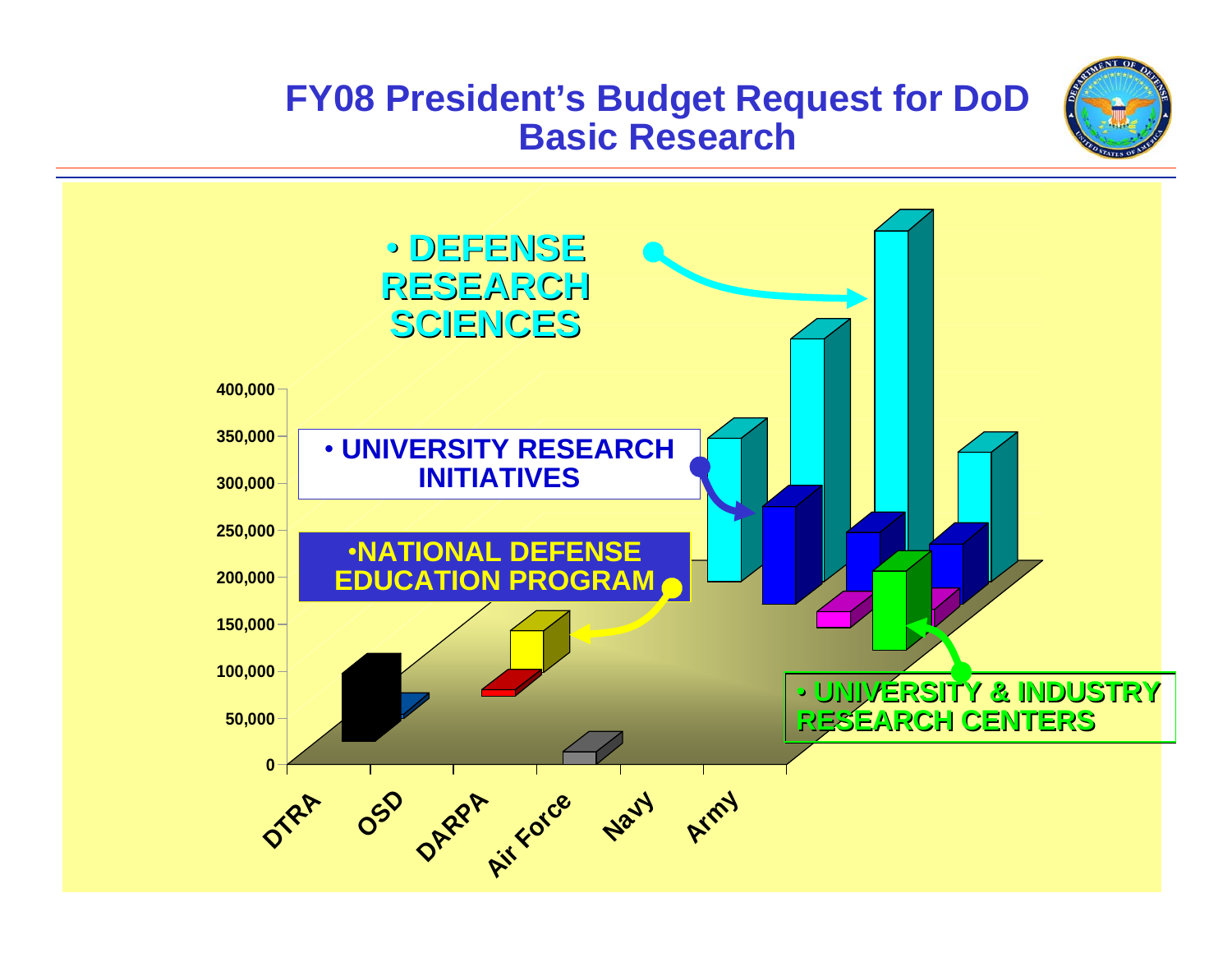

- DoD Funding and Priorities
	- Emphasis on Basic Research
- Strategic Planning
- National Defense Education Program
	- Relationship to DoD future workforce
	- National Security Science and Engineering Faculty Fellowships
	- Science and Engineering Enrichment
		- − Materials World Modules
		- − Pre-Engineering Modules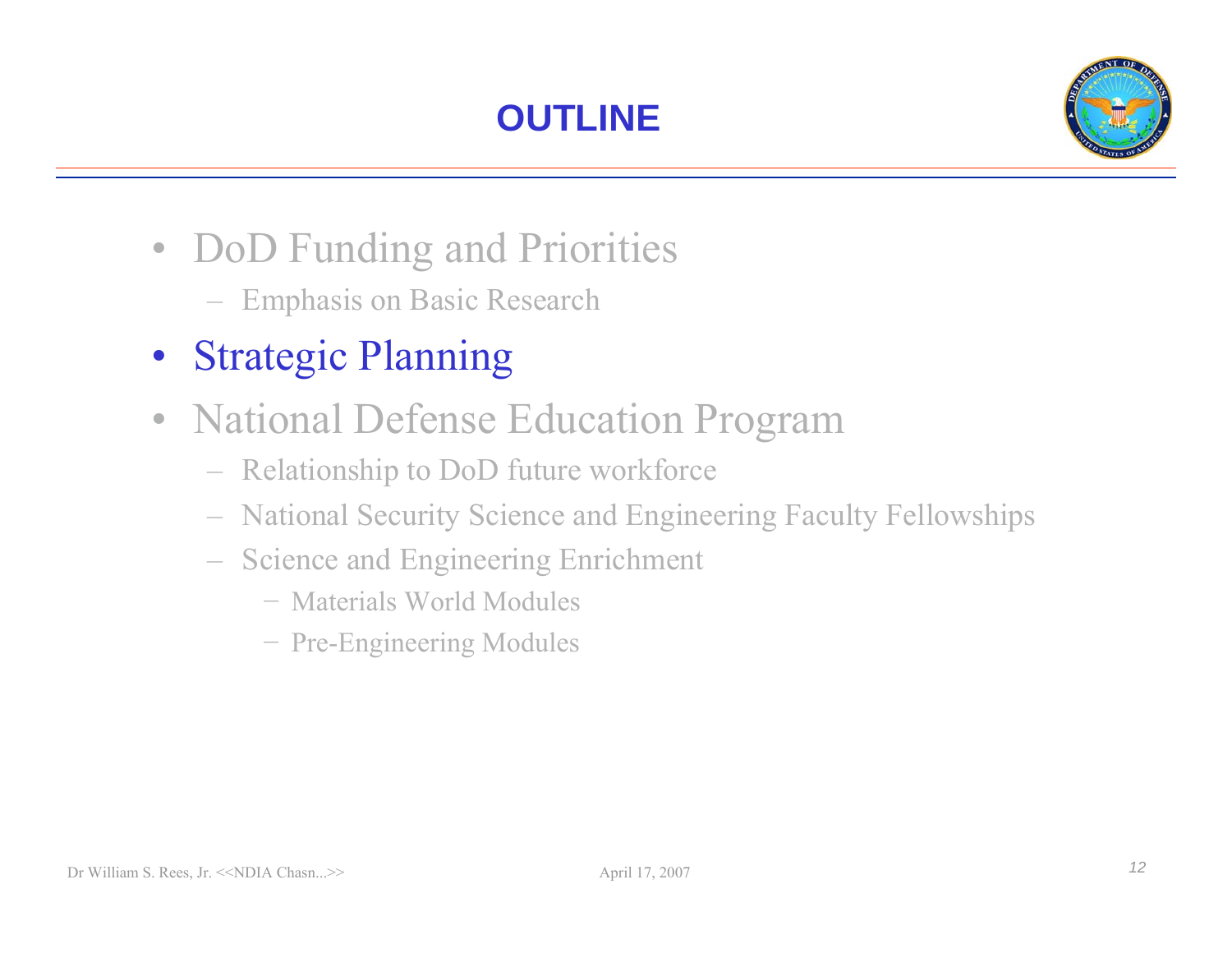#### **Conceptual Strategic Planning Process**



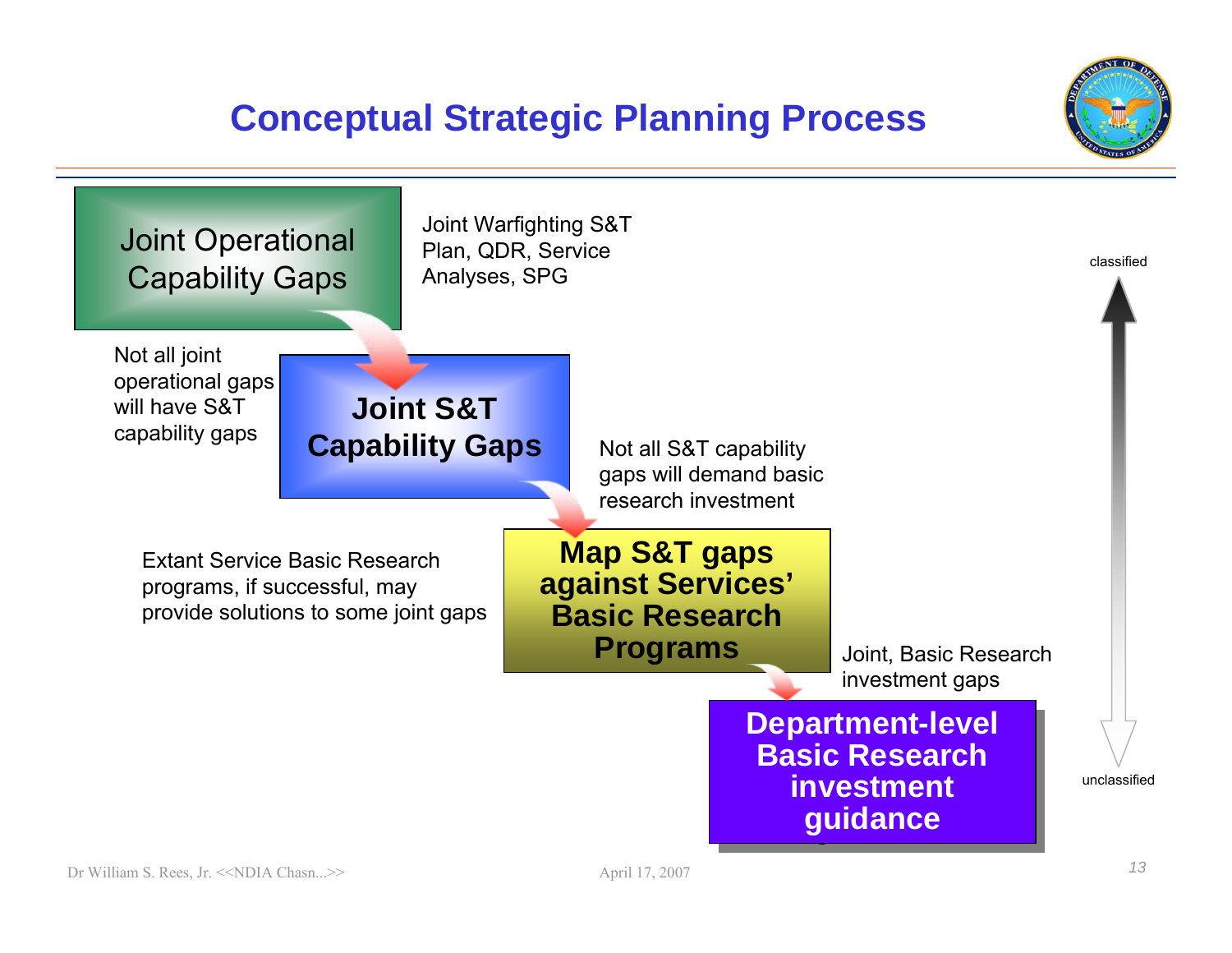

## Disciplines

- •Atmospheric Sciences
- •Biological Sciences
- •**Chemistry**
- •Cognitive and Neural Sciences
- •**Electronics**
- •• Forensics
- •**Health Medicine and Biology**
- •Materials Science
- •Mathematics and computer Sciences
- •Modeling and Simulation
- •**Mechanics**
- •**Physics**
- •Joint interoperable communications
- •Offensive cyber warfare
- •Energy efficiency
- •Counter-IED

## Mission-oriented

- $\bullet$ Combating WMD Technologies
- •Persistent Surveillance Technologies
- •Alternative Fuels & Energy Sources
- • Biometrics & Bio-inspired Technologies
- •Tagging, Tracking, & Locating
- •Directed Energy Technologies
- • Anomalous Event Extraction From Massive Data Sets
- • Human, Social, Cultural, & Behavioral Predictive Modeling
- •Hyperspectral Sensors
- • Organization, Fusion, & Selective Extraction of Data
- • Manufacturing Technologies
	- Affordability and Producibility
	- Agile Fabrication
- •Nanotechnology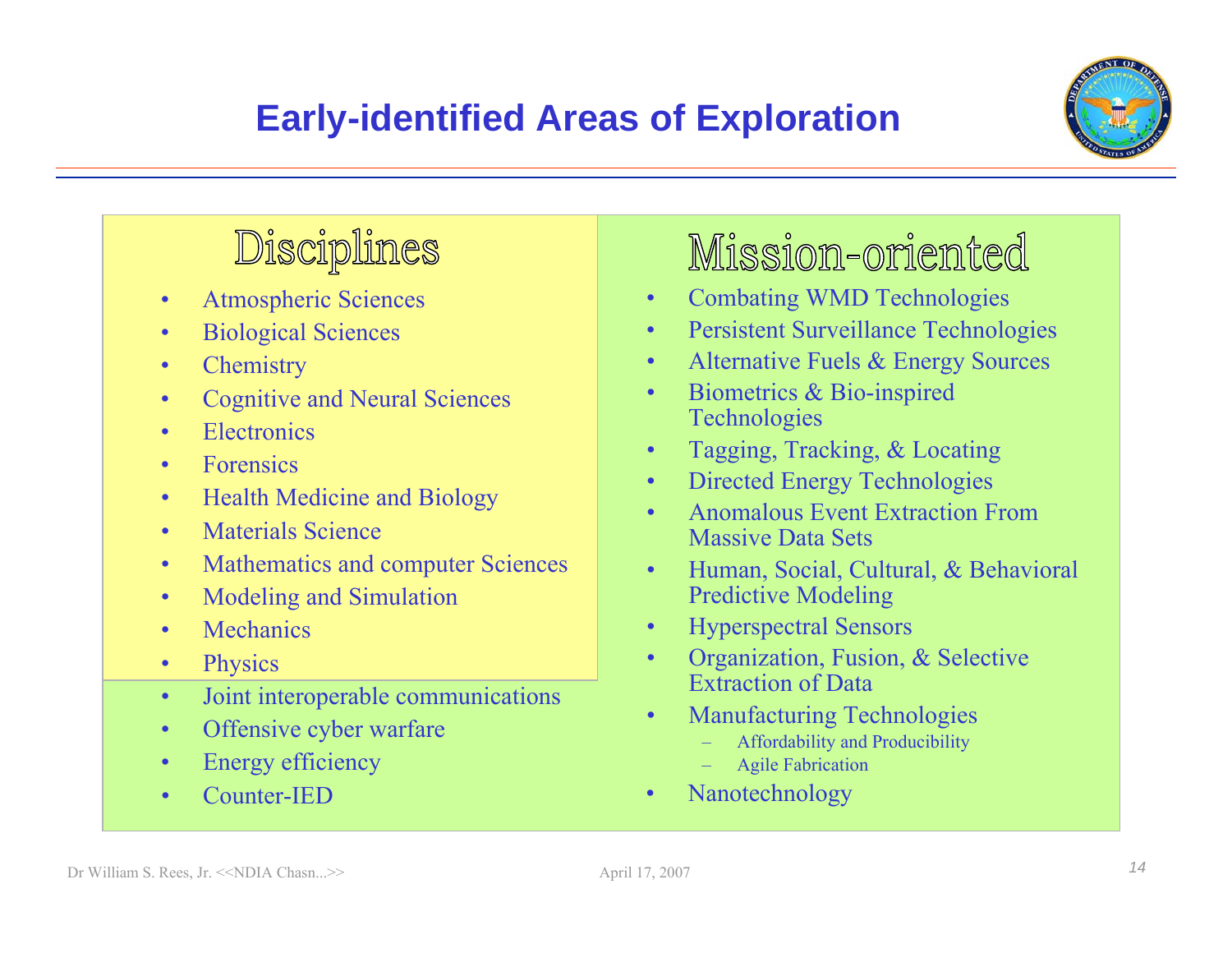

- DoD Funding and Priorities
	- Emphasis on Basic Research
- Strategic Planning
- National Defense Education Program
	- Relationship to DoD future workforce
	- National Security Science and Engineering Faculty Fellowships
	- Science and Engineering Enrichment
		- − Materials World Modules
		- − Pre-Engineering Modules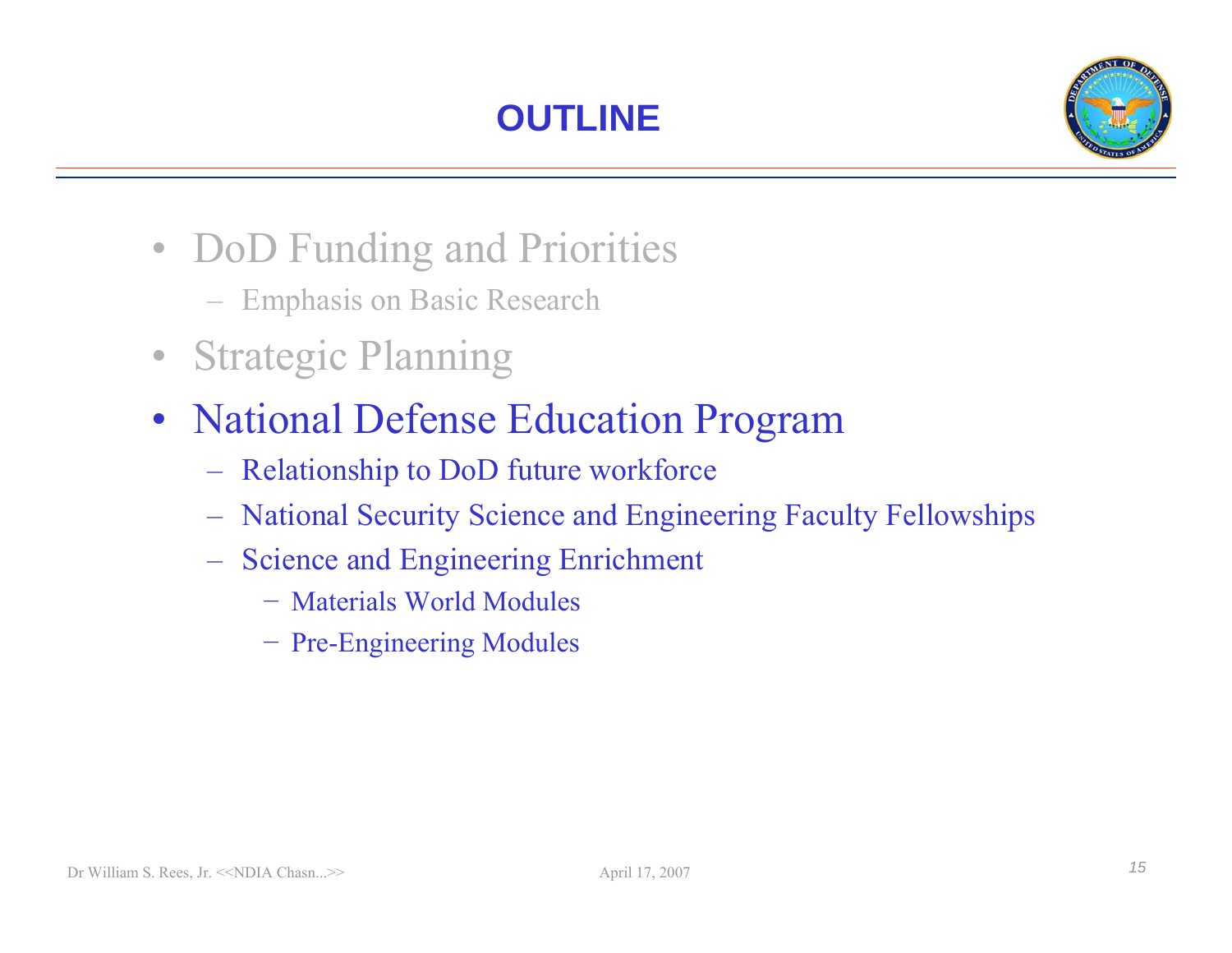

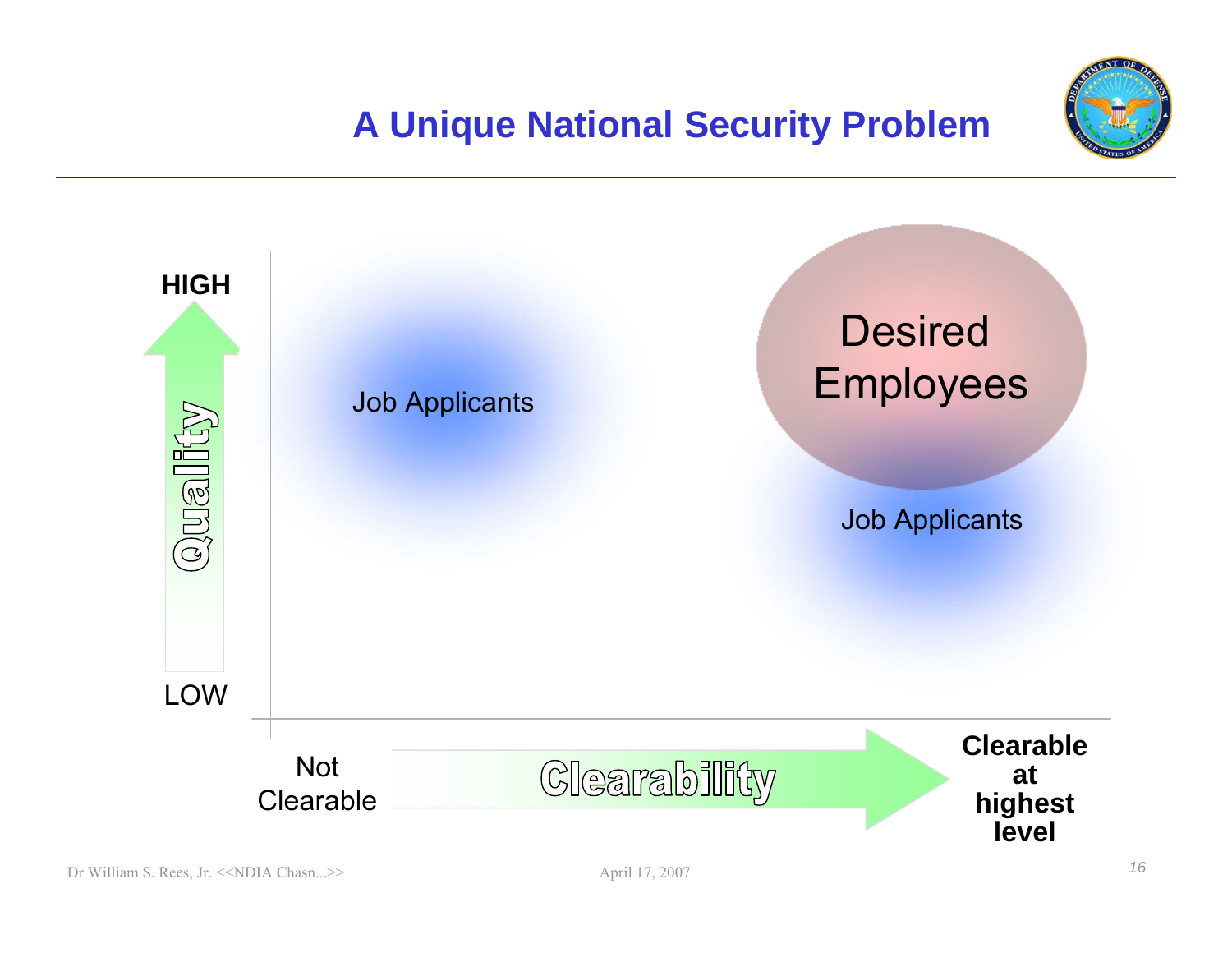### **Spectrum Of STEM Education**



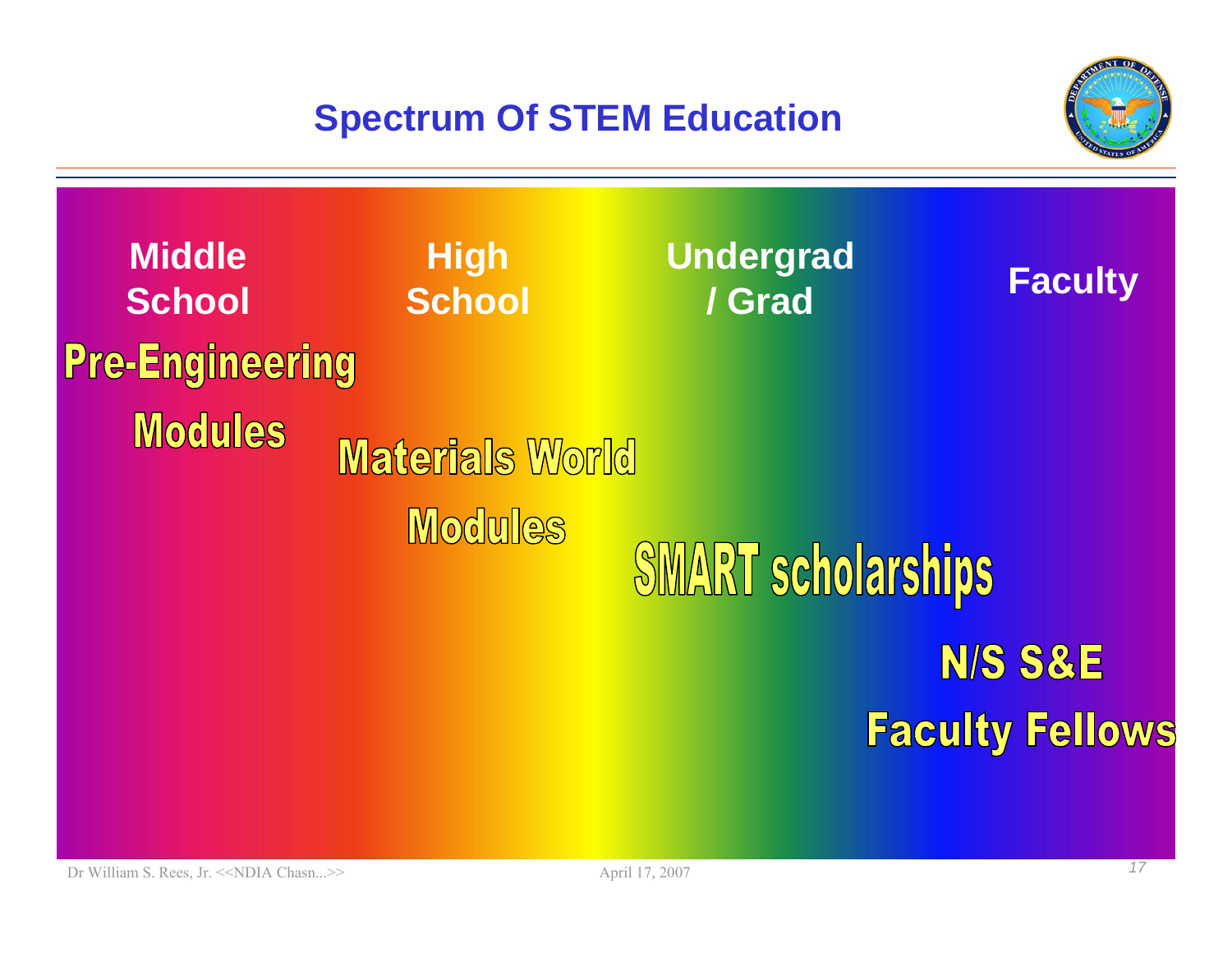

- •**Rationale**
- •DOD employs nearly half of all Federal physical scientists, mathematicians, and engineers.
- •DoD laboratories expect to lose 13,000 scientists and engineers by 2015.
- • At the same time, demand for scientists is projected to increase by 17 percent, and for engineers by 22 percent.
- • There is a long-term downward trend in defense-relevant science and engineering degrees (at all levels) awarded to personnel who could qualify for the security clearances.
- • An April 2004 National Defense University report, The Science and Engineering Workforce and National Security, warns of the rapidly accelerating accumulation of intellectual capital, including an educated Science and Engineering (S&E) workforce, in China, India, Japan, South Korea, and Taiwan. This emphasis is in direct contrast to declining S&E education trends in the US.
- •**Payoffs**
- • A larger pool of high school graduates academically prepared and interested in physical science and engineering as their intended field of study.
- • More clearable, proficient, academically degreed science and engineering workers for future national defense needs.
- • In FY08, will have >100 grad (SMART) students, 9 NSSEF Fellows, and a growing K-12 enrichment program.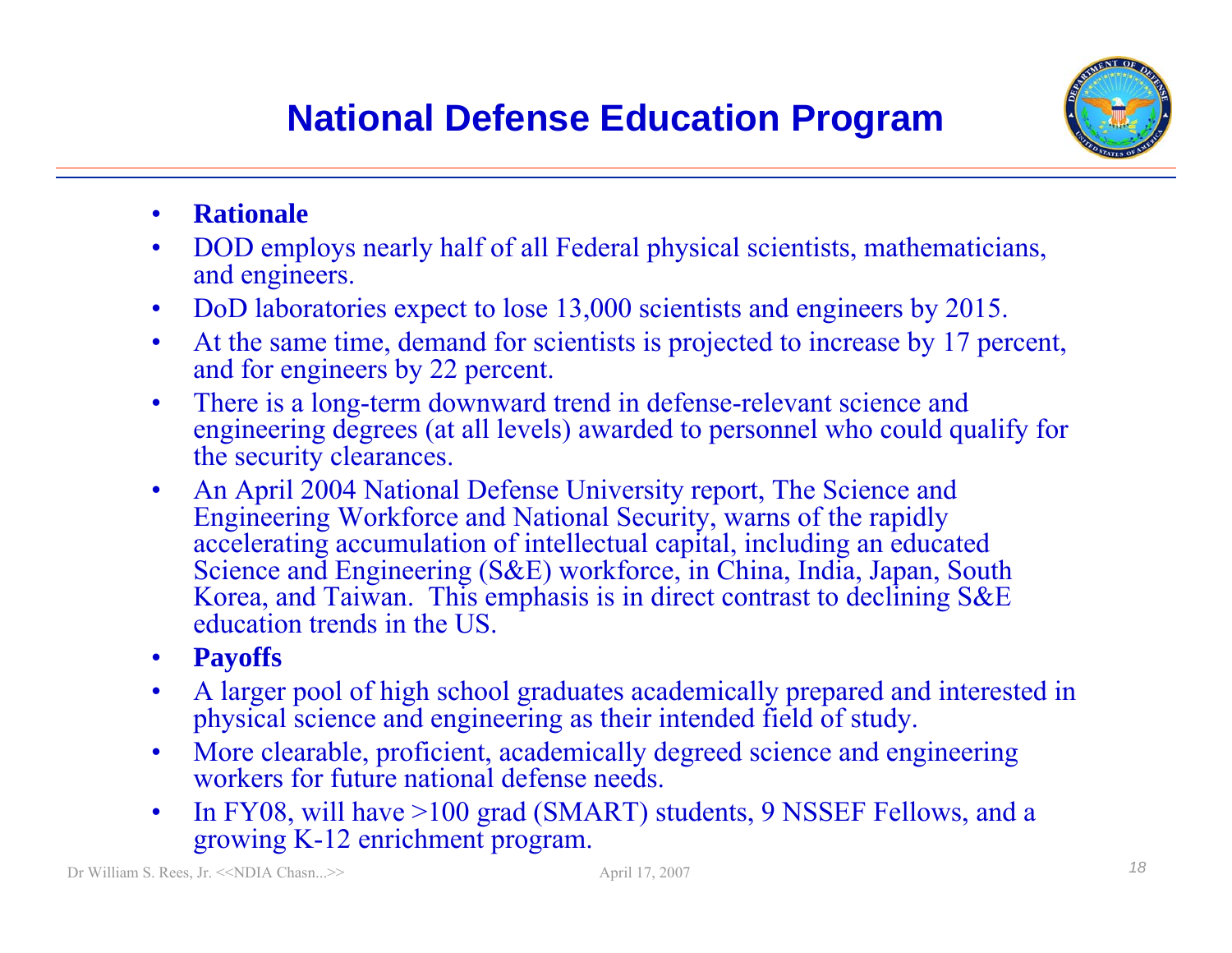#### **National Security Science and Engineering Faculty Fellowships**



- • National Security Science and Engineering Faculty Fellowships (NSSEFF) engages the best clearable, research university faculty to pursue long-term, critical DoD research.
	- A competitive award program that funds 50 top-flight university researchers over the FYDP and adds 10 more each year thereafter. (New Start FY08)
	- – Grants are large enough to be attractive (\$600K/yr) and long enough (five years) to produce quantifiable research results.
	- – Pending Congressional approval, a \$5.4M investment in FY08 starts the program with first 9 selectees and increases gradually to steady state of \$30M annually in FY13.
	- Biased toward early-career faculty members, though not exclusively for them.
	- – All awardees will carry security clearances and will work DoD problems up to the SECRET level.
- • NSSEFF captures the best available, clearable university talent to pursue long-term DoD research.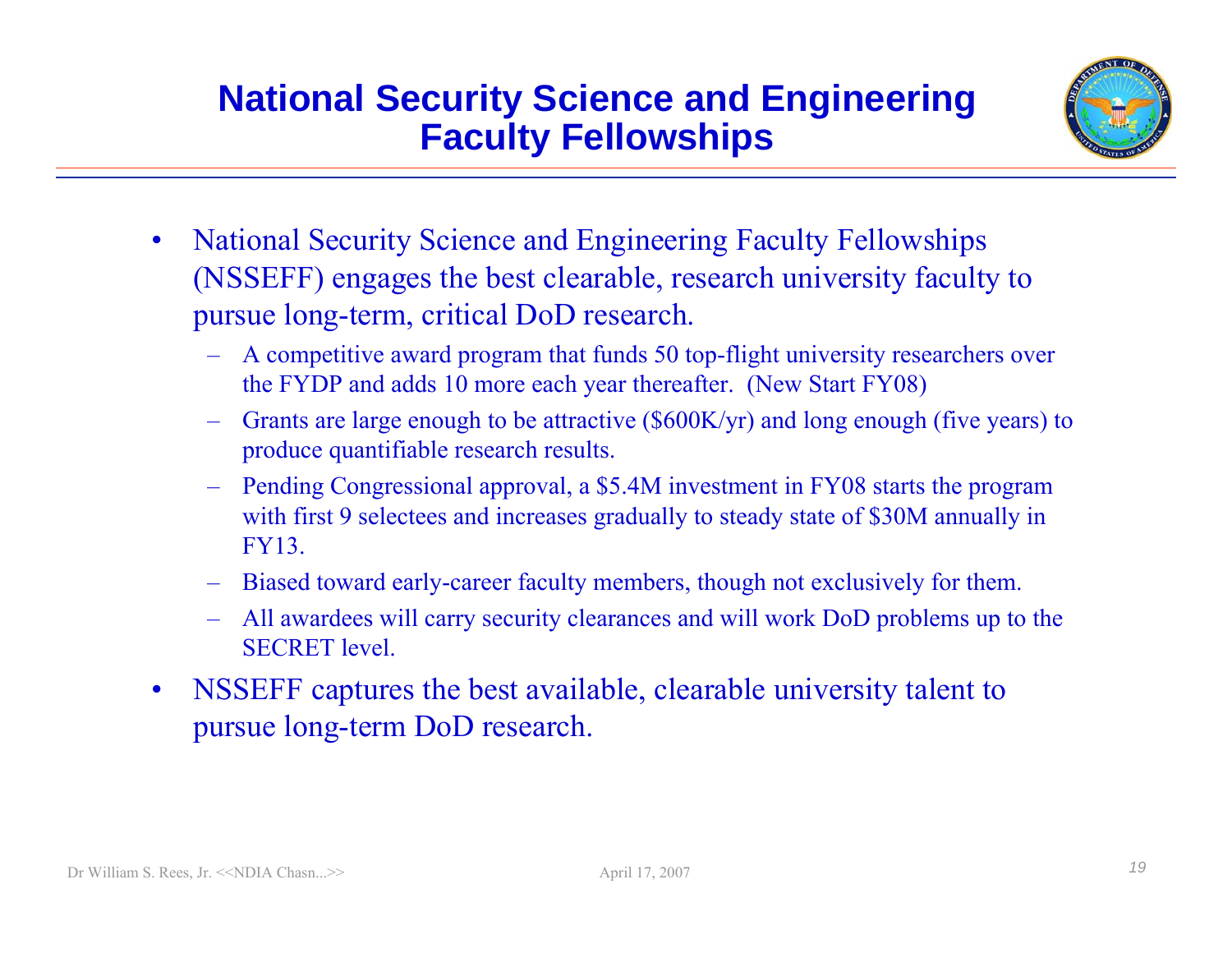### **SMART/ NDEP Program**



### **National Defense Education Program (NDEP)**

#### **Science Mathematics and Research for Transformation (SMART)**

- Comprehensive education and training = Shaped Workforce
- Scholarship/Fellowship (Associate through Ph.D.)
- Security clearable
- Defense Critical Disciplines
- Civil Service Payback required (set at 1 to 1 by policy)
- Employee status while enrolled
- $-$  ~40 awards in FY06 (30 in FY05)
- Have & maintain a minimum GPA 3.0 on 4.0 scale
- Post degree follow-up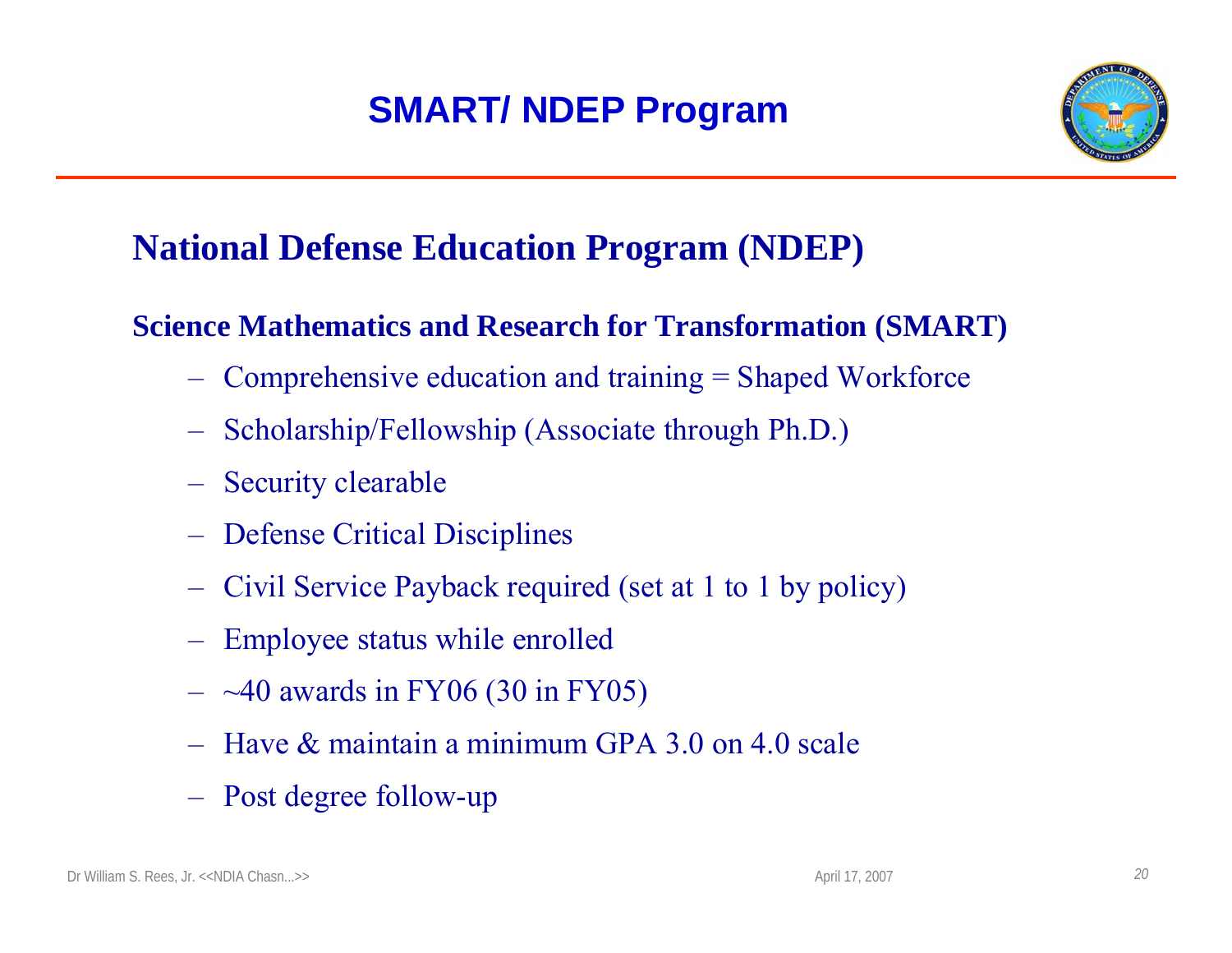

- $\bullet$  **Materials World Modules (MWM)** supplement existing high school science curricula with hands-on projects. They engage students and teachers in partnership with DoD laboratory scientists and engineers.
	- FY06 Summer Institute
	- Kit-based curriculum enhancement using relevant learning segments (i.e. sports materials, concrete, biosensors, etc.) that combine the inquiry of science with the design of engineering
	- Impact experiment completed, first teacher training session completed
	- In an FY06 effect assessment, students exposed to MWM show 62% cognitive (knowledge) and very significant positive attitudinal gain toward science and engineering, in immediate post-exposure poll.
	- Additional components anticipated in FY07 & FY08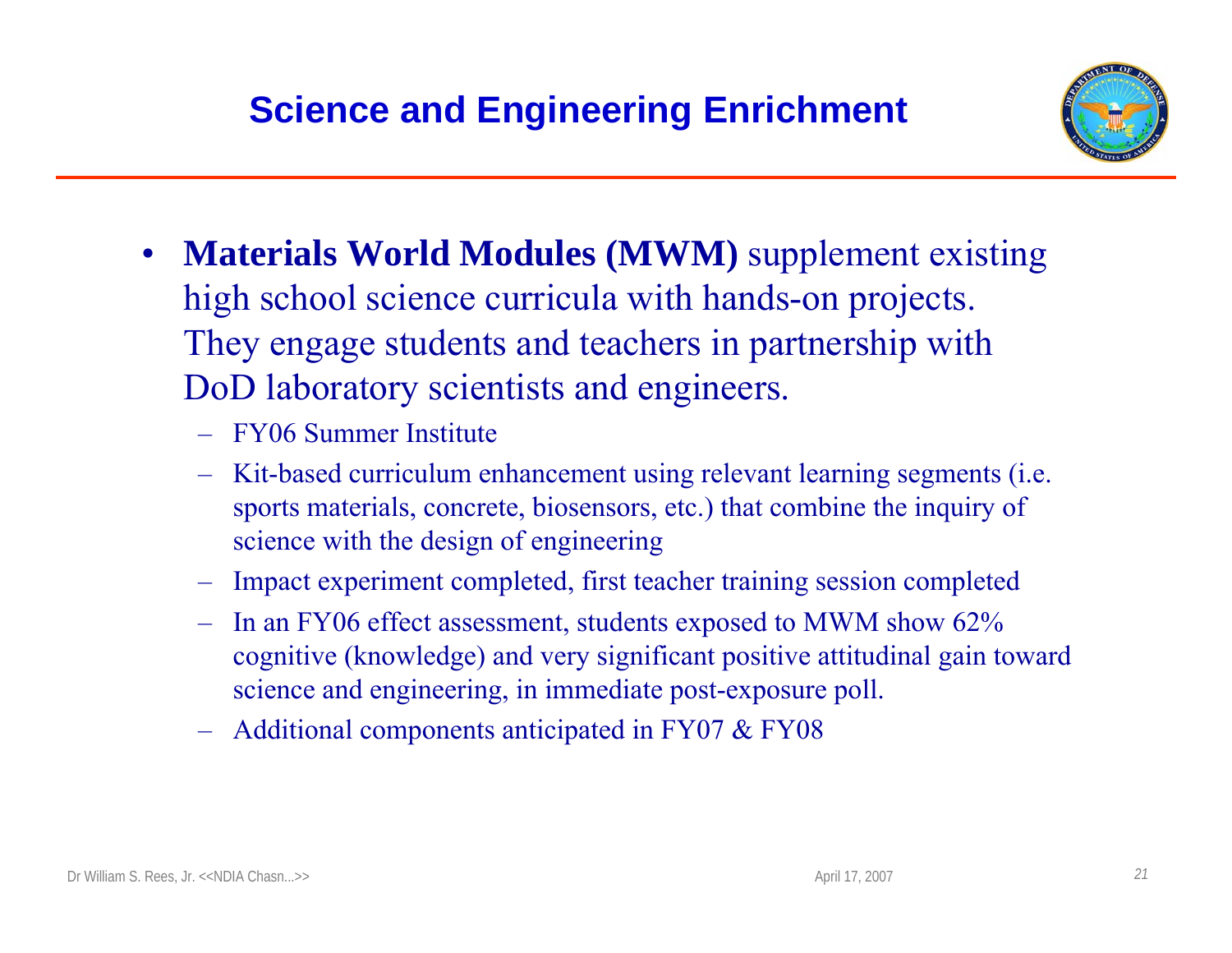

**Pre-Engineering Modules (PEM)** are practical, middle school curriculum modules that tie math, physical science, and engineering to real-world applications. (New Start FY08)

- • Require multiple tools in the tool kit to reach broad audience with sustained impact
- •Invest in projects that are effective and efficient.
- •Partner with existing programs as an option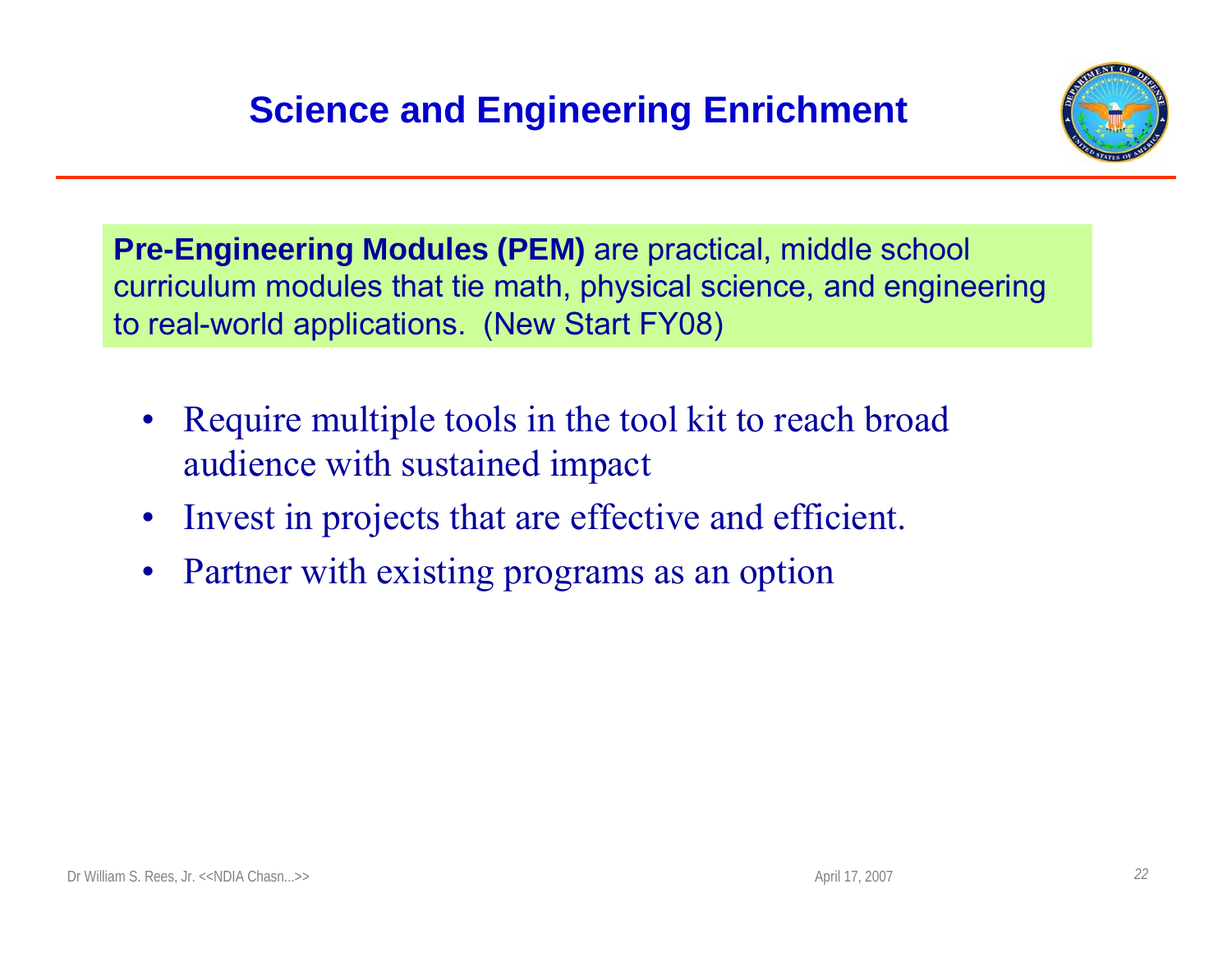

- Universities perform over half of DoD 6.1
- DoD 6.1 research request has increased  $8\%$ since FY2000
- NDEP provides full spectrum of university support
	- Undergraduate students
	- Graduate students
	- Faculty